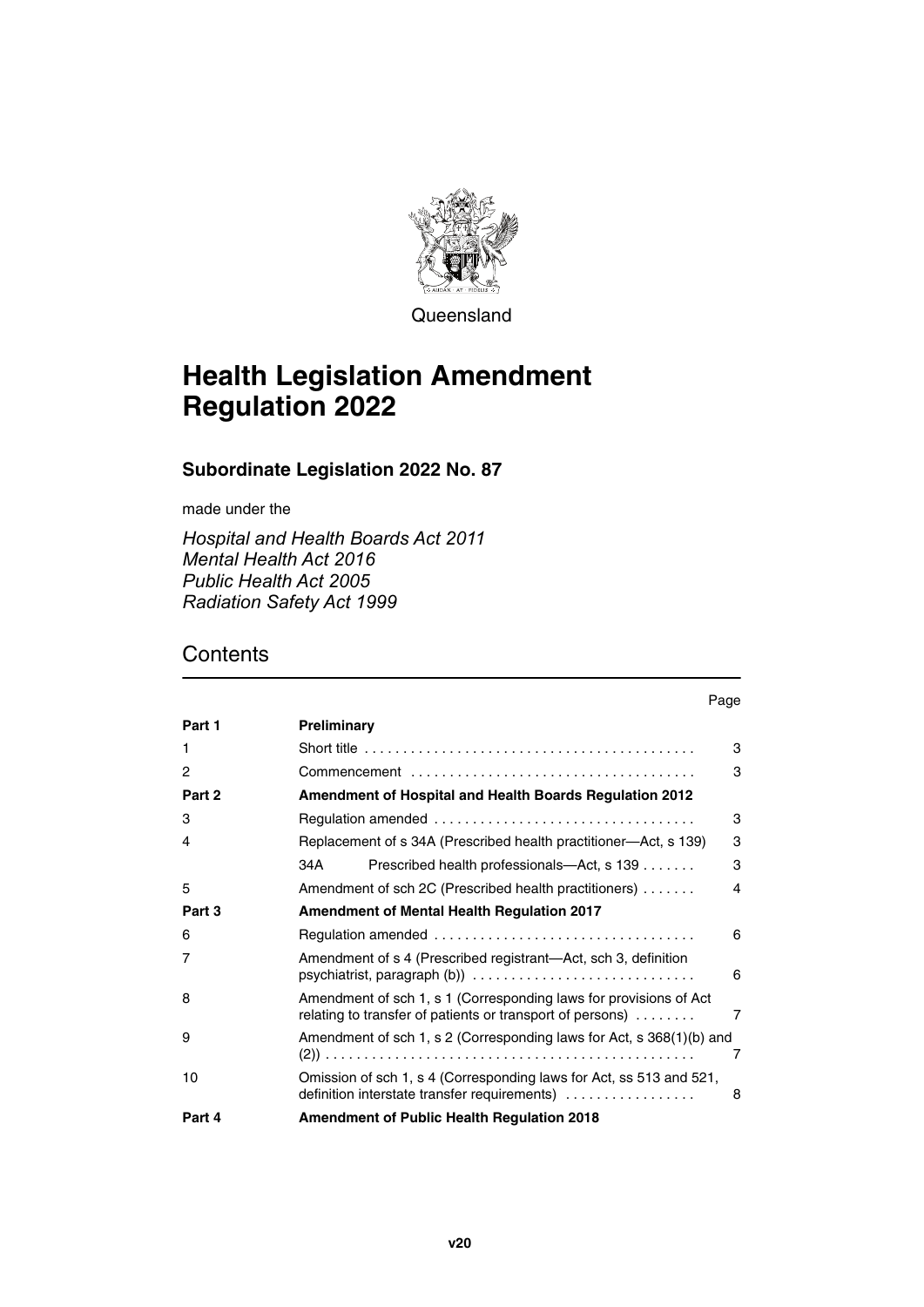### **Contents**

| 11     |                                                                         | 8  |  |
|--------|-------------------------------------------------------------------------|----|--|
| 12     |                                                                         | 8  |  |
|        | 49D.<br>Prescribed agreement—Act, s 279AO                               | 8  |  |
| 13     | Amendment of sch 1 (Notifiable conditions)                              | 8  |  |
| 14     | Amendment of sch 2 (Immediate notifications)                            | 8  |  |
| 15     | Amendment of sch 3 (Agreements)                                         | 9  |  |
| Part 5 | <b>Amendment of Radiation Safety Regulation 2021</b>                    |    |  |
| 16     |                                                                         | 9  |  |
| 17     | Replacement of s 68 (Documents relating to proof of identity—Act, s 51) |    |  |
|        |                                                                         | 9  |  |
|        | Applications requiring proof of identity—Act, s 51<br>68                | 10 |  |
| 18     | Omission of sch 7 (Proof of identity documents)                         | 10 |  |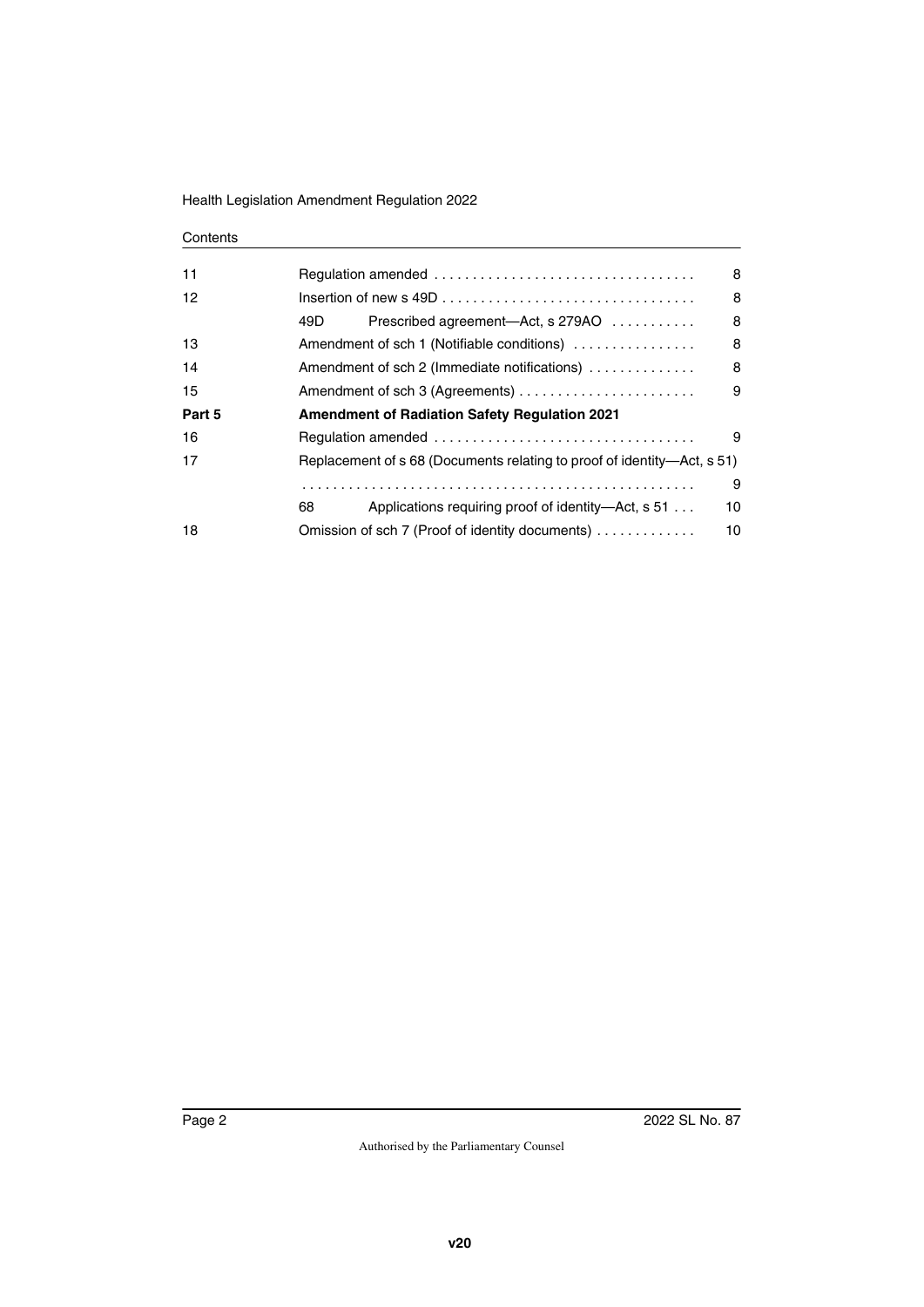# <span id="page-2-0"></span>**Part 1** Preliminary

# <span id="page-2-2"></span>**1 Short title**

<span id="page-2-3"></span><span id="page-2-1"></span>This regulation may be cited as the *Health Legislation Amendment Regulation 2022*.

# <span id="page-2-4"></span>**2 Commencement**

<span id="page-2-5"></span>The following provisions commence on 1 July 2022—

- (a) part 2;
- (b) sections 8 to 10;
- <span id="page-2-7"></span>(c) part 5.

# <span id="page-2-6"></span>**Part 2 Amendment of Hospital and Health Boards Regulation 2012**

## <span id="page-2-8"></span>**3 Regulation amended**

<span id="page-2-9"></span>This part amends the *Hospital and Health Boards Regulation 2012*.

## <span id="page-2-11"></span><span id="page-2-10"></span>**4 Replacement of s 34A (Prescribed health practitioner—Act, s 139)**

Section 34A—

*omit, insert—*

# <span id="page-2-13"></span><span id="page-2-12"></span>**34A Prescribed health professionals—Act, s 139**

For section 139 of the Act, definition *prescribed health professional*, paragraph (a), the following health professionals are prescribed—

- (a) a health professional—
	- (i) who is registered under the Health Practitioner Regulation National Law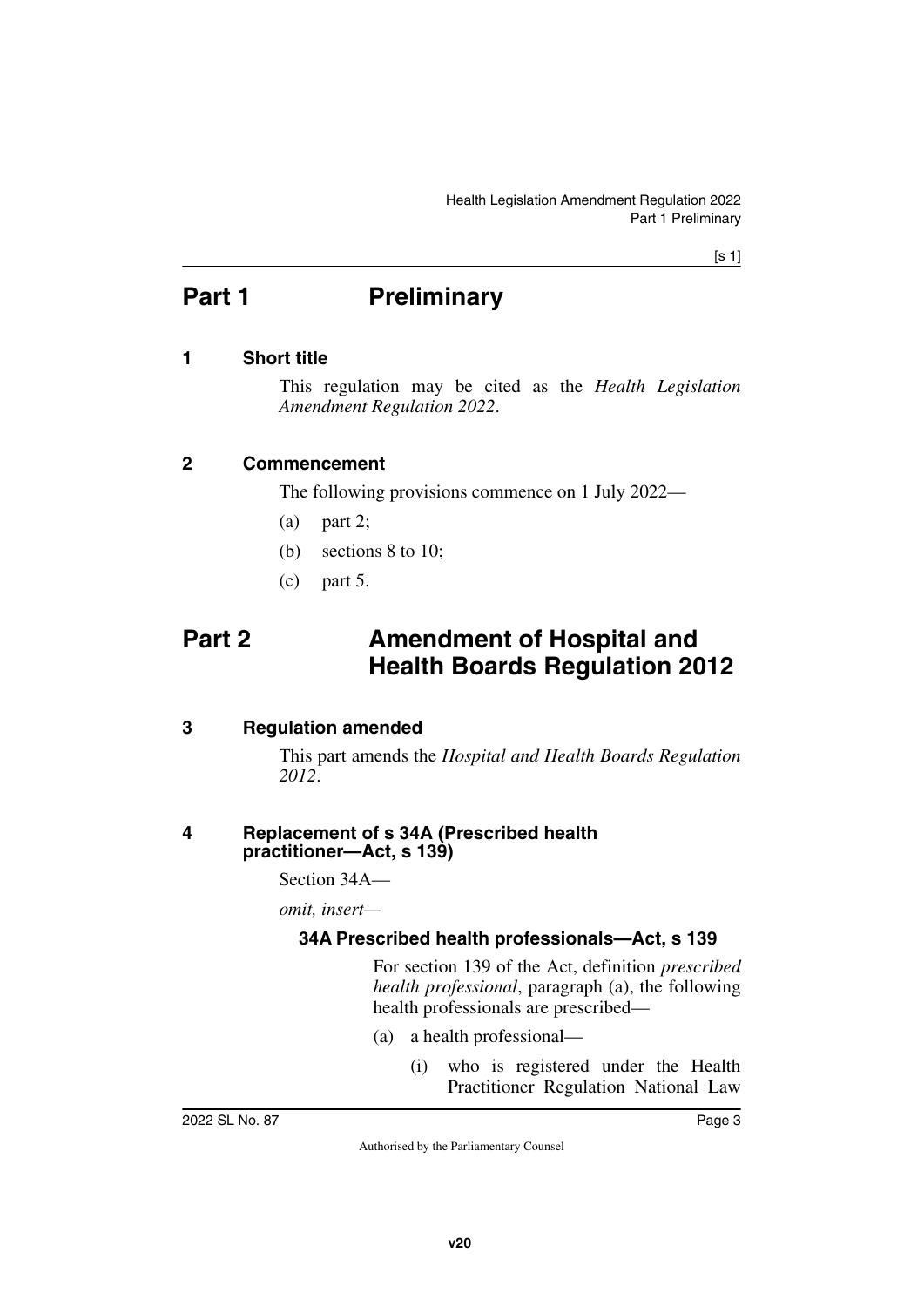[s 5]

in a health profession mentioned in schedule 2C, part 1, column 1; and

- (ii) whose registration under that Law is of a type mentioned opposite in schedule 2C, part 1, column 2;
- (b) a health professional who—
	- (i) provides a health service mentioned in schedule 2C, part 2, column 1; and
	- (ii) satisfies the condition for provision of the health service mentioned opposite in schedule 2C, part 2, column 2.

# <span id="page-3-0"></span>**5 Amendment of sch 2C (Prescribed health practitioners)**

<span id="page-3-1"></span>(1) Schedule 2C, heading, 'practitioners' *omit, insert—*

## **professionals**

(2) Schedule 2C, before the table—

*insert—*

# **Part 1 Health professionals registered under the Health Practitioner Regulation National Law**

(3) Schedule 2C, after part 1—

*insert—*

# **Part 2 Other health professionals**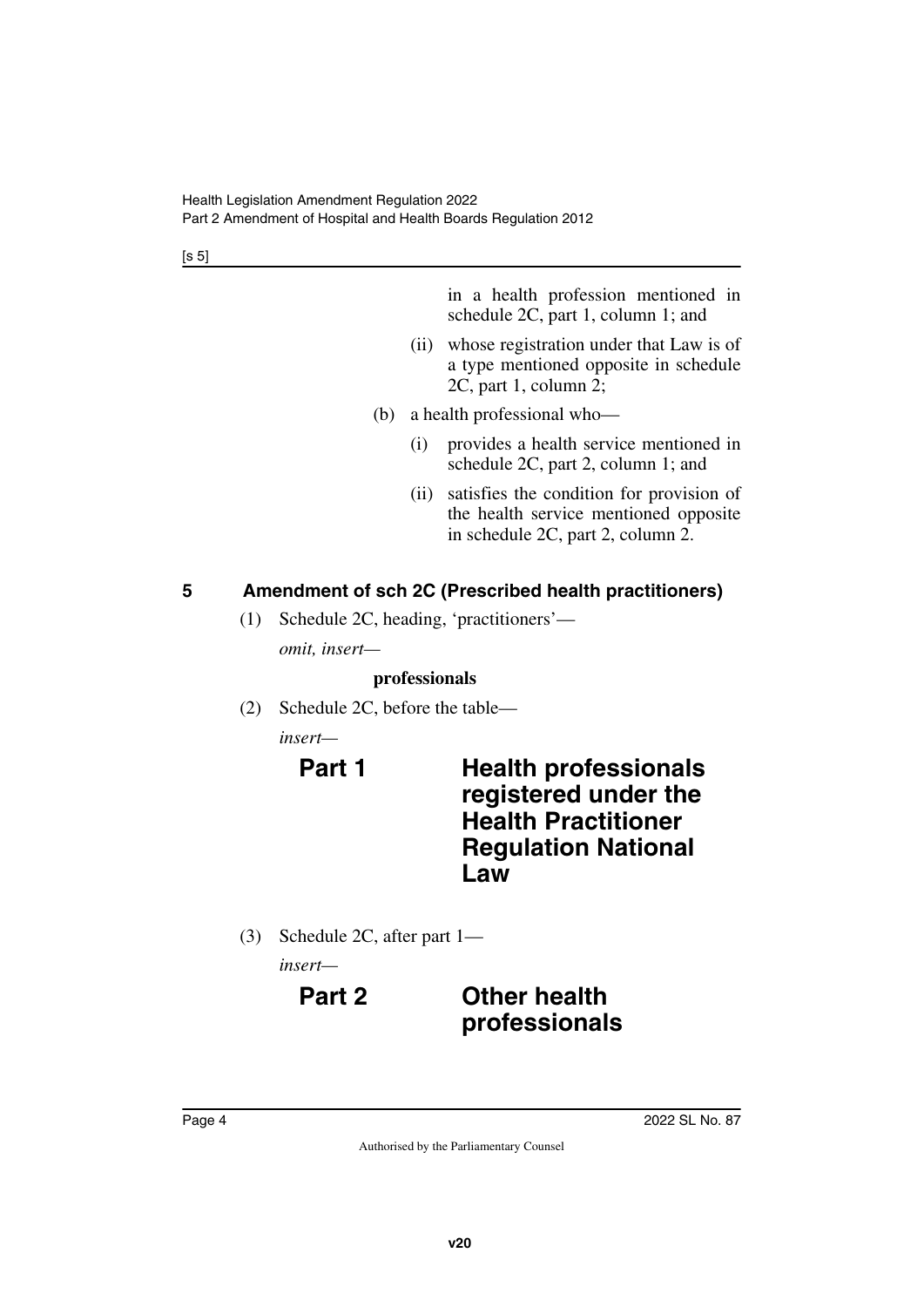[s 5]

| Column <sub>1</sub>   | Column <sub>2</sub>                                                                                                                        |
|-----------------------|--------------------------------------------------------------------------------------------------------------------------------------------|
| <b>Health service</b> | <b>Condition</b>                                                                                                                           |
| audiology             | The health professional is-                                                                                                                |
|                       | Australia Accredited<br>Audiology<br>(a)<br>an<br>Audiologist; or                                                                          |
|                       | audiologist who is a Full/Ordinary<br>(b)<br>an<br>member of the Australian College<br>οf<br>Audiology; or                                 |
|                       | (c)<br>an audiologist who is a Fellow of the<br>Australian College of Audiology.                                                           |
| dietetics             | The health professional<br>is<br>accredited,<br>by<br>Dietitians Australia, as-                                                            |
|                       | Provisional Accredited<br>Practising<br>(a)<br>a<br>Dietitian; or                                                                          |
|                       | a Full Accredited Practising Dietitian; or<br>(b)                                                                                          |
|                       | (c)<br>Advanced<br>Accredited<br>Practising<br>an<br>Dietitian; or                                                                         |
|                       | (d)<br>a Fellow of Dietitians Australia.                                                                                                   |
| exercise physiology   | The health professional is accredited, by Exercise<br>and Sports Science Australia, as an Accredited<br>Exercise Physiologist.             |
| orthoptics            | The health professional—                                                                                                                   |
|                       | is registered with the Australian Orthoptic<br>(a)<br>Board; and                                                                           |
|                       | (b) is a member of Orthoptics Australia.                                                                                                   |
| orthotics/prosthetics | The health professional is certified by the<br>Australian Orthotic Prosthetic Association as a<br>Certified Orthotist/Prosthetist.         |
| social work           | The health professional is an ordinary member of<br>the Australian Association of Social Workers,<br>other than a retired ordinary member. |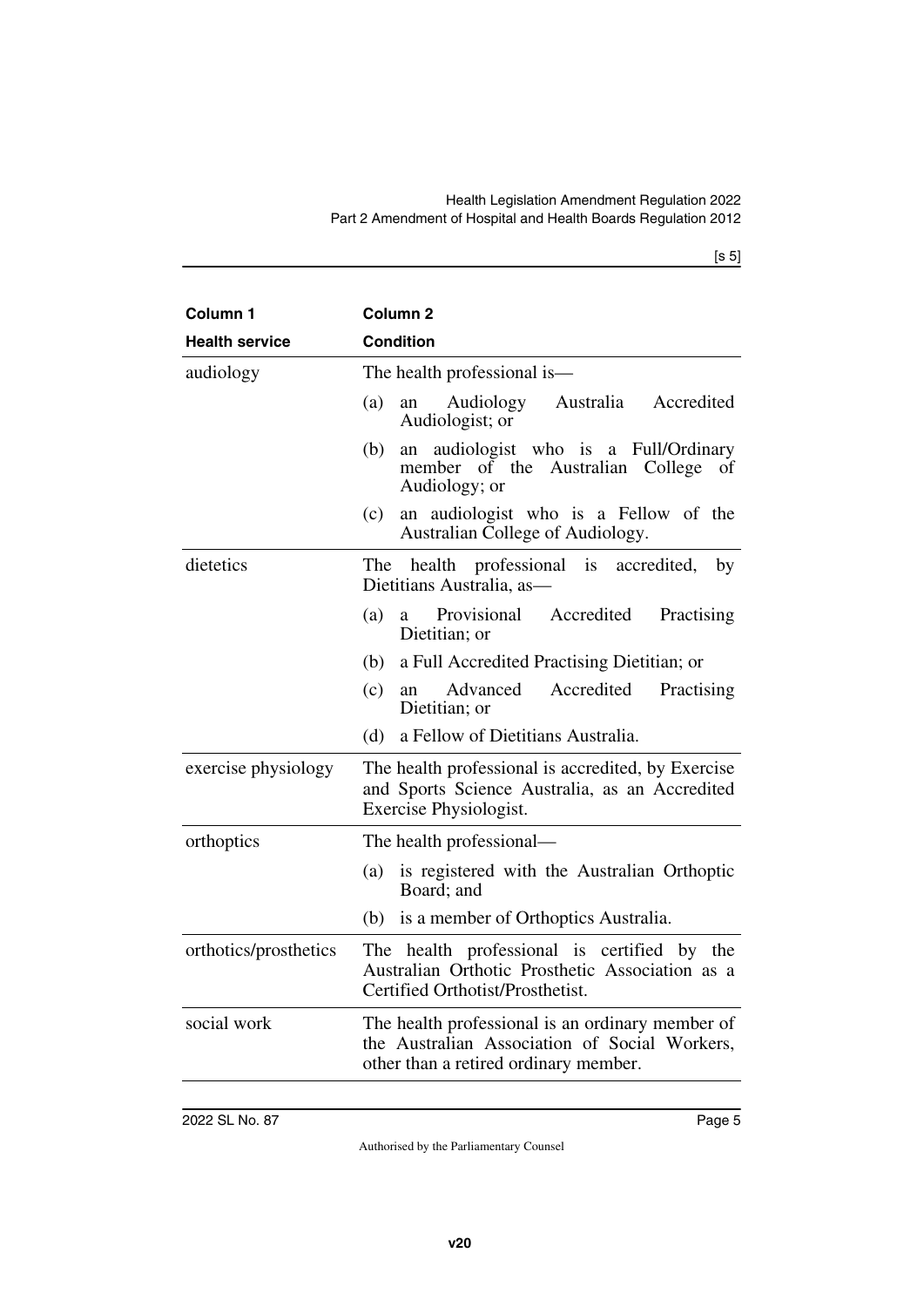$[s 6]$ 

| Column 1              | Column 2                                                                     |
|-----------------------|------------------------------------------------------------------------------|
| <b>Health service</b> | <b>Condition</b>                                                             |
| speech pathology      | The health professional is a member of Speech<br>Pathology Australia who is— |
|                       | a Certified Practising Speech Pathologist; or<br>(a)                         |
|                       | a Provisional Certified Practising Speech<br>(b)<br>Pathologist.             |

# <span id="page-5-0"></span>**Part 3 Amendment of Mental Health Regulation 2017**

# <span id="page-5-2"></span>**6 Regulation amended**

<span id="page-5-5"></span><span id="page-5-3"></span><span id="page-5-1"></span>This part amends the *Mental Health Regulation 2017*.

## <span id="page-5-4"></span>**7 Amendment of s 4 (Prescribed registrant—Act, sch 3, definition** *psychiatrist***, paragraph (b))**

(1) Section 4(1), before paragraph (a)—

*insert—*

- (aa) a registrant who holds general registration if—
	- (i) the registrant is an overseas-trained health practitioner who holds a qualification in psychiatry; and
	- (ii) the registrant's qualification has been assessed by the Royal Australian and New Zealand College of Psychiatrists as substantially comparable to the qualification called 'Fellowship of the Royal Australian and New Zealand College of Psychiatrists';
- (2) Section 4(1)(aa) to (c)—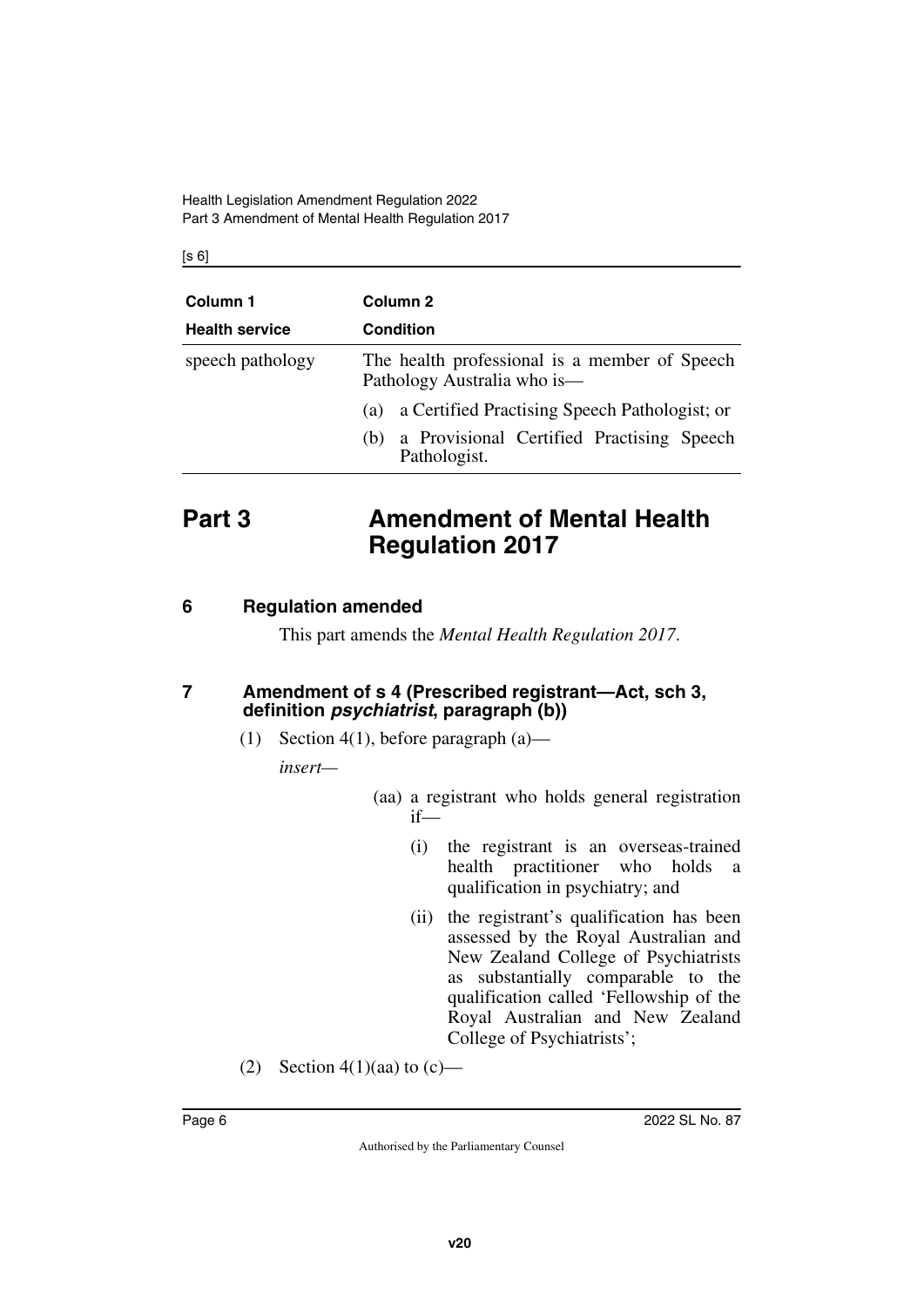*renumber* as section  $4(1)(a)$  to  $(d)$ .

(3) Section 4(2)—

*insert—*

*general registration* means general registration in the medical profession under the Health Practitioner Regulation National Law.

### <span id="page-6-1"></span><span id="page-6-0"></span>**8 Amendment of sch 1, s 1 (Corresponding laws for provisions of Act relating to transfer of patients or transport of persons)**

(1) Schedule 1, section 1, heading, after 'laws for'—

*insert—*

### **particular**

(2) Schedule 1, section 1(2), definition *relevant provision*, first dot point, 'section  $355(7)$ '—

*omit, insert*—

section  $355(8)$ 

(3) Schedule 1, section 1(2), definition *relevant provision*, second last and last dot points—

*omit, insert*—

- section  $520(2)(b)(iii)$
- section  $527(2)(b)(iii)$ .

## <span id="page-6-2"></span>**9 Amendment of sch 1, s 2 (Corresponding laws for Act, s 368(1)(b) and (2))**

<span id="page-6-3"></span>(1) Schedule 1, section 2, 'and  $(2)$ '—

*omit, insert—*

and (5)

(2) Schedule 1, section 2, last dot point, after 'warrant' *insert—*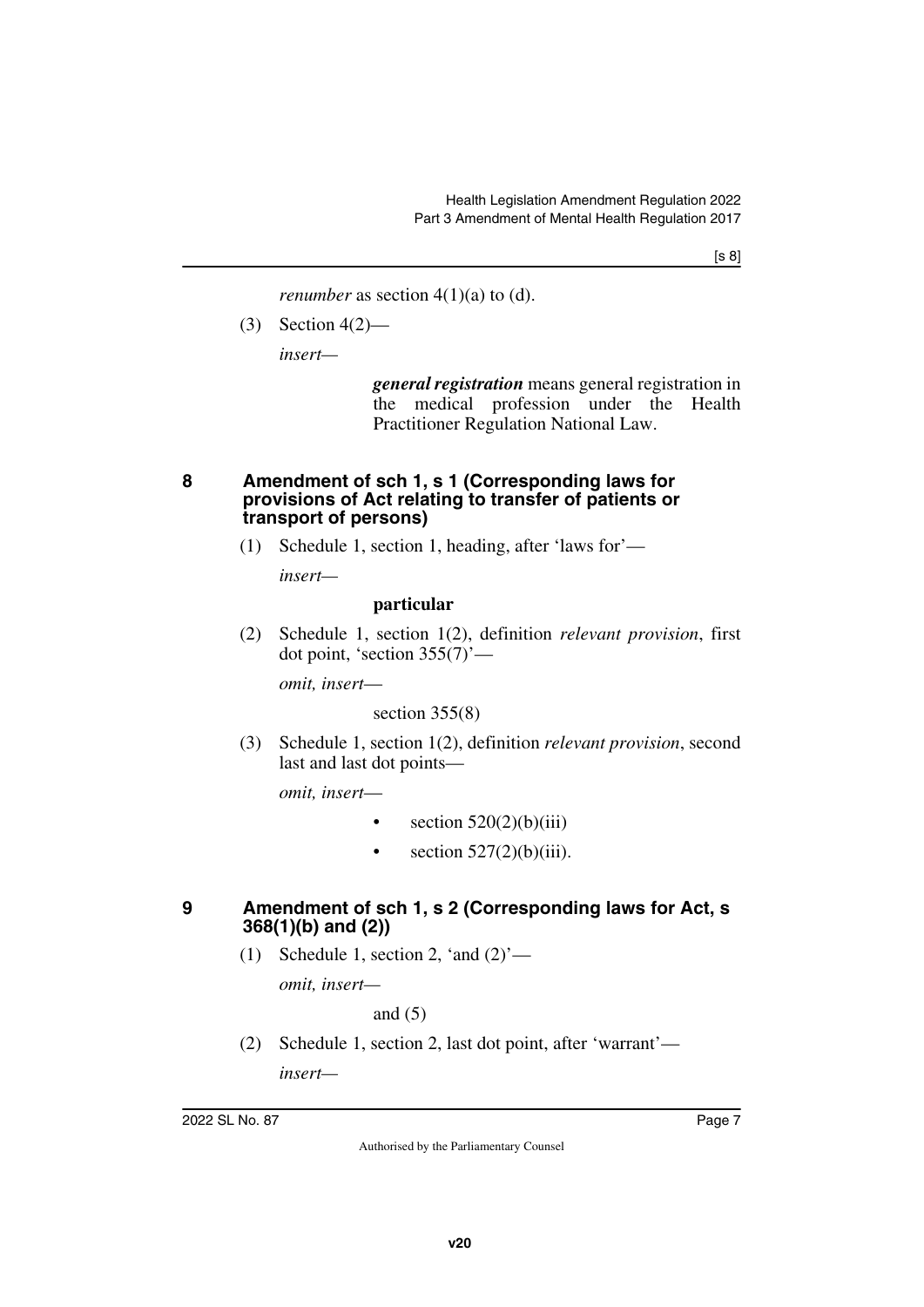[s 10]

or another document (however described)

# <span id="page-7-1"></span><span id="page-7-0"></span>**10 Omission of sch 1, s 4 (Corresponding laws for Act, ss 513 and 521, definition** *interstate transfer requirements***)**

Schedule 1, section 4—

<span id="page-7-3"></span>*omit.*

# <span id="page-7-2"></span>**Part 4 Amendment of Public Health Regulation 2018**

# <span id="page-7-4"></span>**11 Regulation amended**

<span id="page-7-7"></span><span id="page-7-5"></span>This part amends the *Public Health Regulation 2018*.

# <span id="page-7-6"></span>**12 Insertion of new s 49D**

After section 49C—

*insert—*

# <span id="page-7-9"></span><span id="page-7-8"></span>**49D Prescribed agreement—Act, s 279AO**

• •

For section 279AO(1)(b) of the Act, the agreement mentioned in schedule 3, part 4 is prescribed.

# <span id="page-7-10"></span>**13 Amendment of sch 1 (Notifiable conditions)**

<span id="page-7-11"></span>Schedule 1—

*insert—*

monkeypox (MPX)

# <span id="page-7-12"></span>**14 Amendment of sch 2 (Immediate notifications)**

<span id="page-7-13"></span>Schedule 2—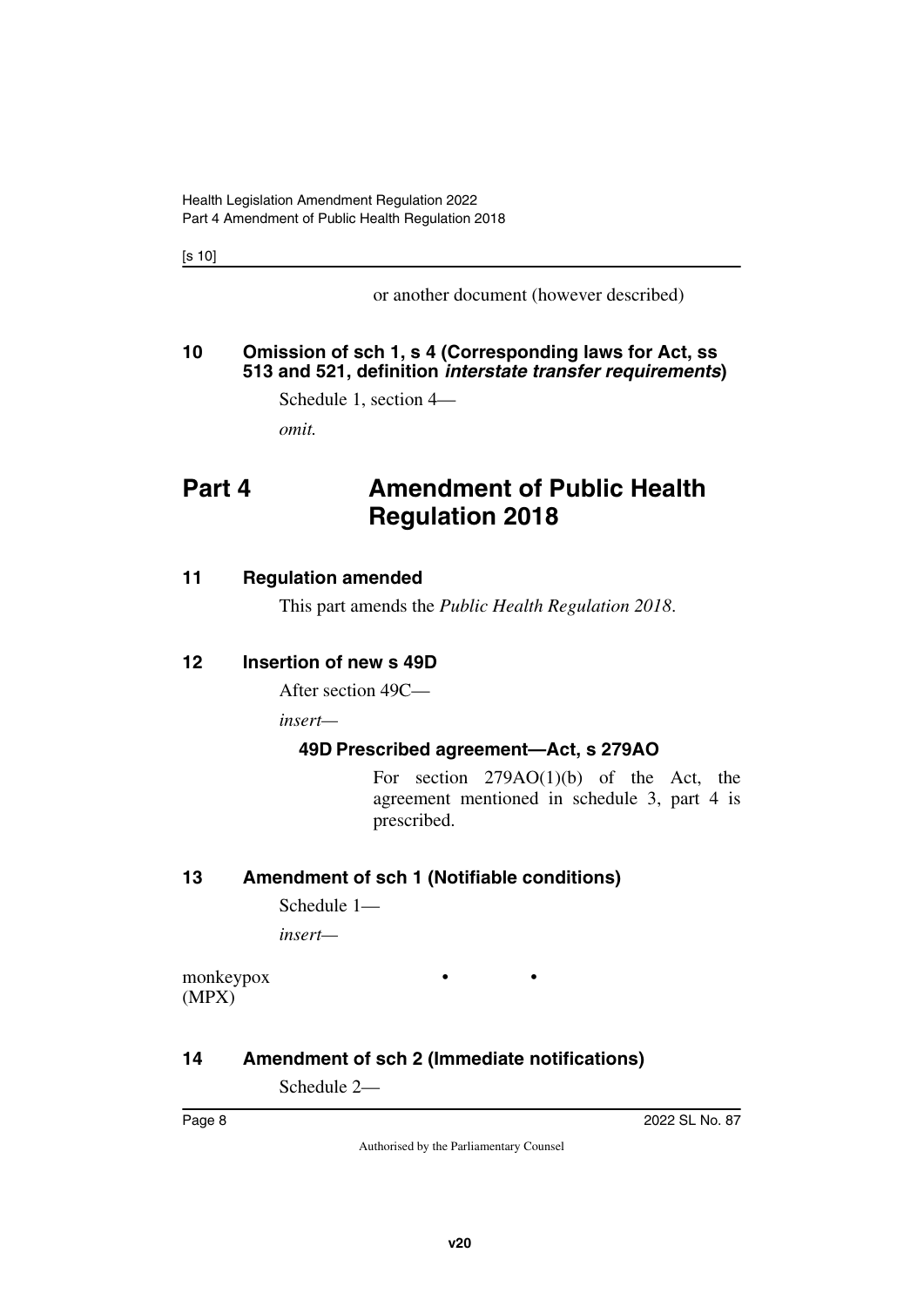*insert—*

monkeypox (MPX)

# <span id="page-8-0"></span>**15 Amendment of sch 3 (Agreements)**

<span id="page-8-1"></span>(1) Schedule 3, authorising provision, '44 and 48'—

*omit, insert—*

44, 48 and 49D

(2) Schedule 3—

*insert—*

# **Part 4 Confidentiality of information relating to notifiable dust lung diseases**

<span id="page-8-3"></span>The agreement dated 11 February 2022 called 'Agreement pursuant to section 279AO of the *Public Health Act 2005* (Qld)' between the State of Queensland acting through Queensland Health and Resources Safety and Health Queensland.

# <span id="page-8-2"></span>**Part 5** Amendment of Radiation **Safety Regulation 2021**

# <span id="page-8-4"></span>**16 Regulation amended**

<span id="page-8-7"></span><span id="page-8-5"></span>This part amends the *Radiation Safety Regulation 2021*.

## <span id="page-8-6"></span>**17 Replacement of s 68 (Documents relating to proof of identity—Act, s 51)**

Section 68—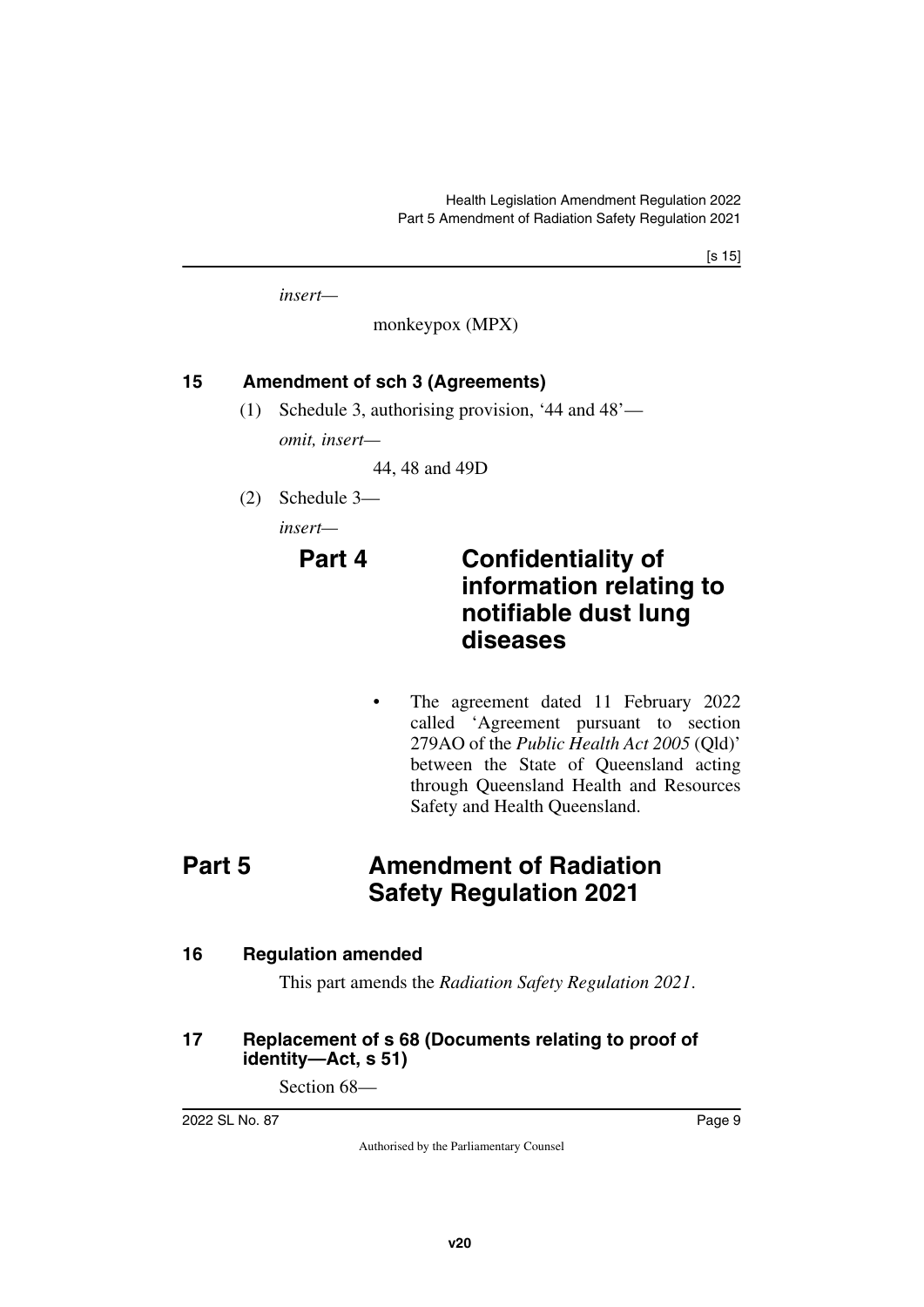[s 18]

*omit, insert—*

# <span id="page-9-1"></span><span id="page-9-0"></span>**68 Applications requiring proof of identity—Act, s 51**

For section 51(2) of the Act, the following Act instruments are prescribed—

- (a) a licence;
- (b) an accreditation certificate;
- (c) a radiation safety officer certificate.

# <span id="page-9-2"></span>**18 Omission of sch 7 (Proof of identity documents)**

<span id="page-9-3"></span>Schedule 7—

*omit.*